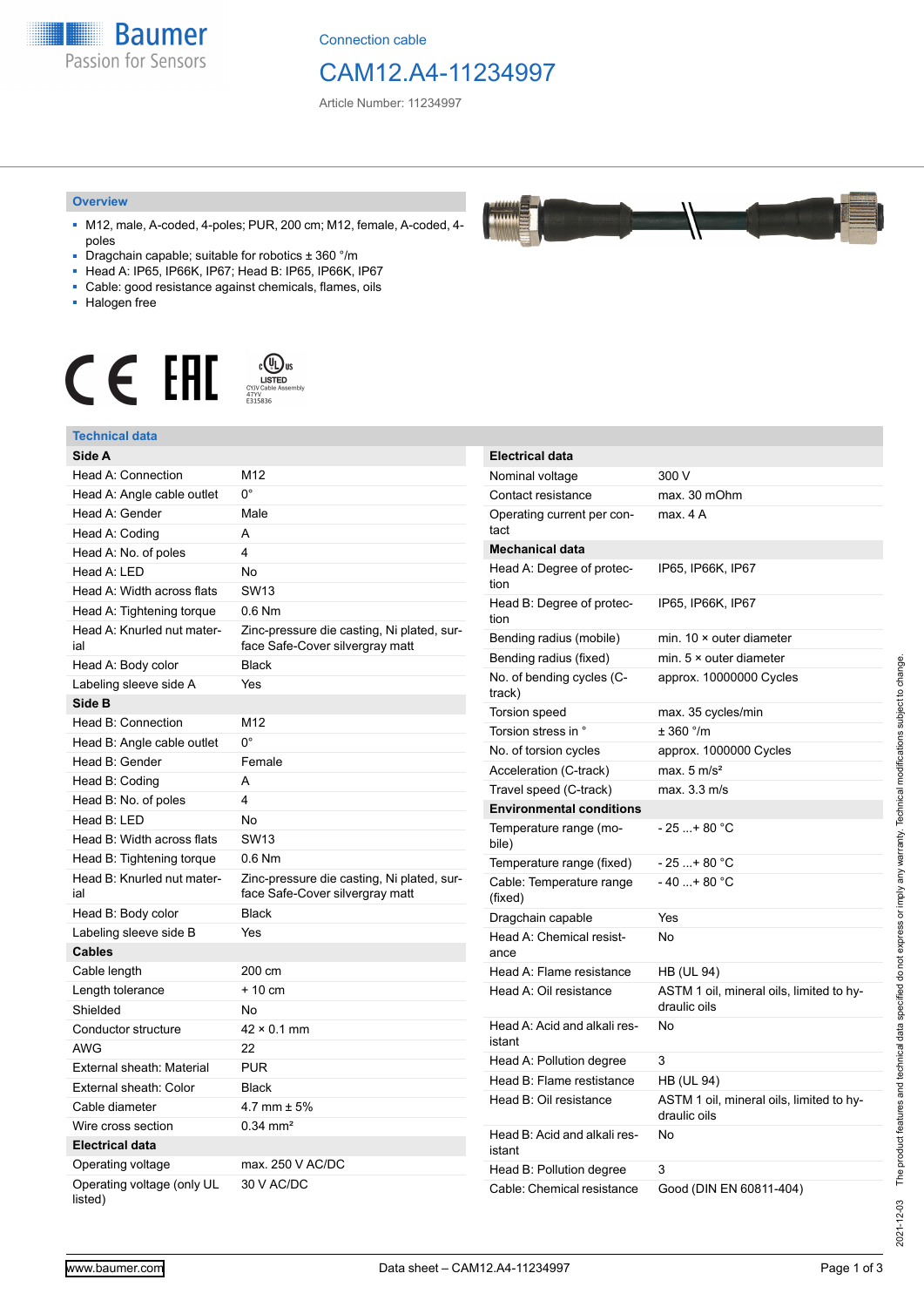

Connection cable

## CAM12.A4-11234997

Article Number: 11234997

#### **Technical data**

**Side A**

#### **Environmental conditions**

**Technical drawing**

Cable: Flame resistance Conform UL 1581 §1090 (H); CSA FT2; IEC 60332-2-2 Cable: Oil resistance Good (DIN EN 60811-404)

#### **Environmental conditions**

Cable: Silicone-free Yes

### **Side B**

**Coding**

#### **Technical drawing**





#### **Coding**